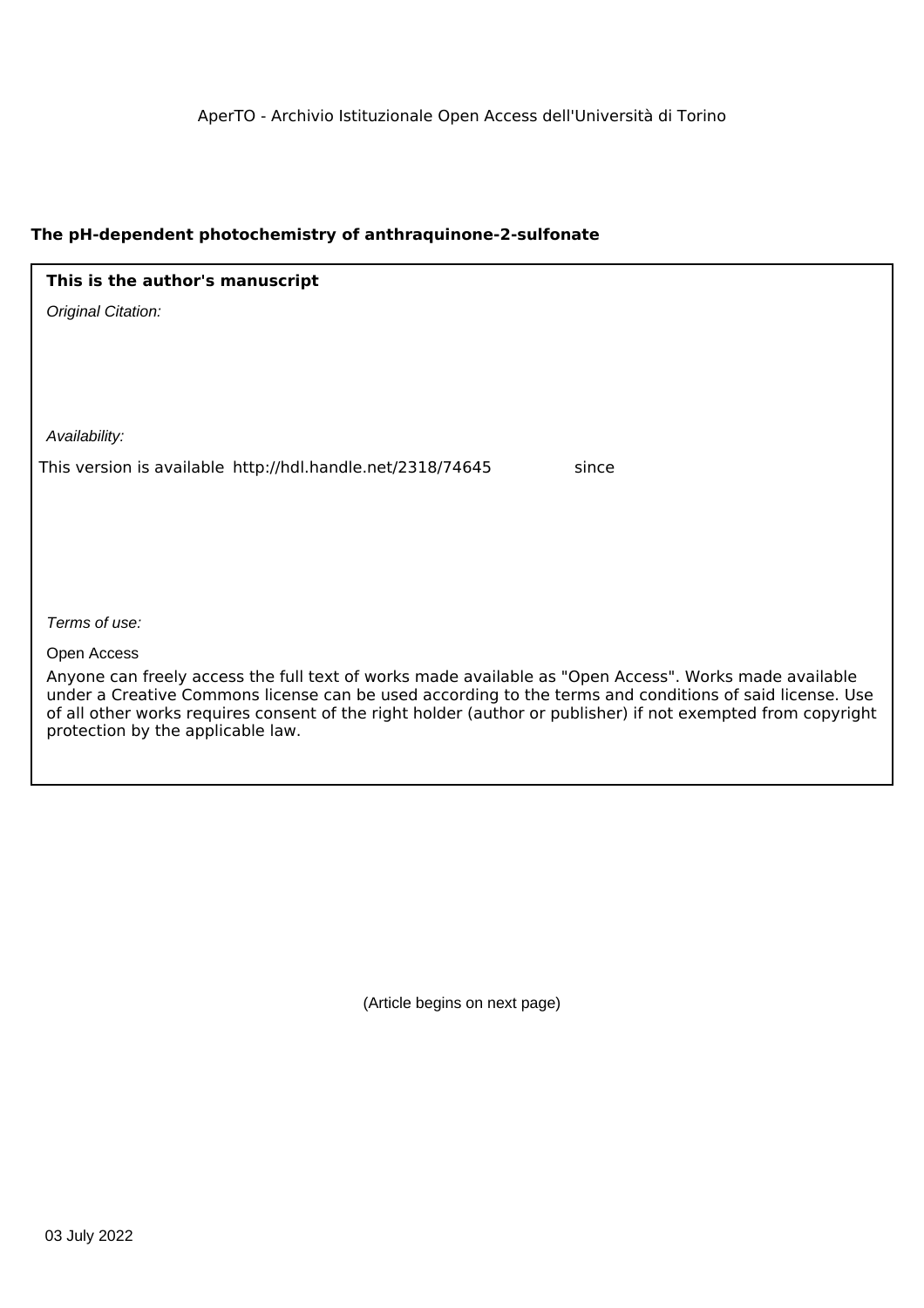

# UNIVERSITÀ DEGLI STUDI DI TORINO

*This is an author version of the contribution published on: Questa è la versione dell'autore dell'opera:* 

P. R. Maddigapu, A. Bedini, C. Minero, V. Maurino, D. Vione, M. Brigante, G. Mailhot, M. Sarakha. <sup>10</sup>The pH-Dependent Photochemistry of Anthraquinone-2-sulphonate. *Photochem. Photobiol. Sci.* **2010**, *9*, 323-330.

DOI: 10.1039/b9pp00103d.

*The definitive version is available at:* <sup>15</sup>*La versione definitiva è disponibile alla URL:* 

*http://www.rsc.org/pps* 

 $20$ 

5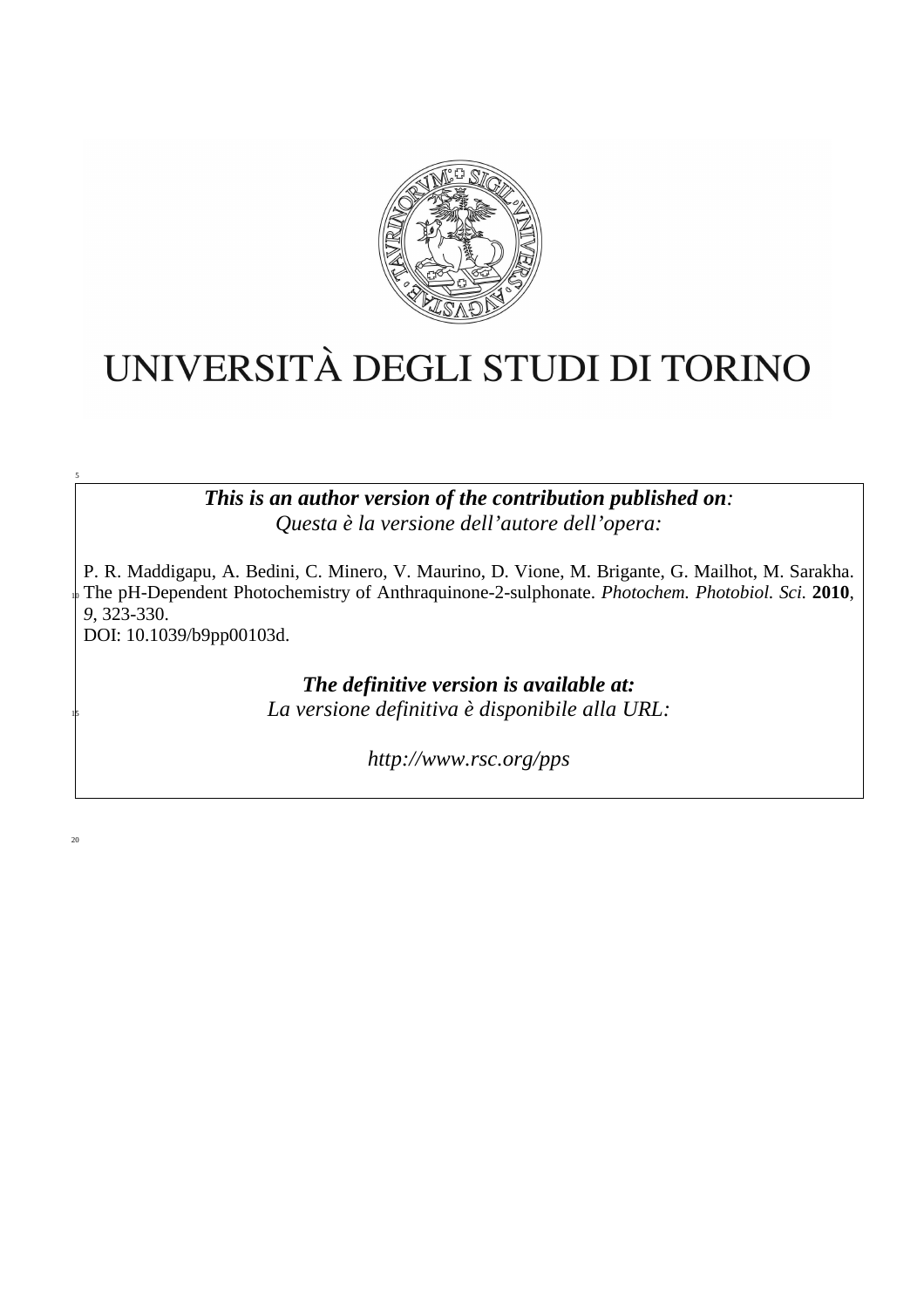# **The pH-dependent photochemistry of anthraquinone-2-sulphonate**

**Pratap Reddy Maddigapu,<sup>a</sup> Andrea Bedini,<sup>a</sup> Claudio Minero,<sup>a</sup> Valter Maurino,<sup>a</sup> Davide Vione,a,\* Marcello Brigante,b,\* Gilles Mailhot,b,c Mohamed Sarakha <sup>b</sup>**

*Received (in XXX, XXX) Xth XXXXXXXXX 200X, Accepted Xth XXXXXXXXX 200X*  <sup>5</sup>*First published on the web Xth XXXXXXXXX 200X* 

#### **DOI: 10.1039/b000000x**

The photochemistry of anthraquinone-2-sulphonate (AQ2S) was studied as a function of pH, combining laser flash photolysis and steady-state irradiation experiments, with the additional help of a computational study of energy levels. Two out of the three transient species produced upon

- 10 irradiation of AQ2S can be involved into the degradation of dissolved molecules, and also AQ2S in its ground state is degraded. The reactive transients are less stable but often more reactive under acidic conditions, which modulates the pH trend of the photodegradation of the adopted organic substrates (furfuryl alcohol, benzene, nitrobenzene). The ability of the excited states of irradiated AQ2S to simulate the reactivity of singlet oxygen upon degradation of furfuryl alcohol, and that of
- <sup>15</sup>the hydroxyl radical by producing phenol from benzene, can have important consequences. Furfuryl alcohol and benzene are widely adopted probe molecules for the respective quantification of singlet oxygen and the hydroxyl radical in many systems, among which are the natural waters under irradiation. This study shows that the interference of AQ2S on singlet oxygen determination would be higher in acidic or basic than in circumneutral conditions, while in the case of the
- <sup>20</sup>hydroxyl radical the interference would increase with pH. Processes analogous to the studied ones could account for the interference of coloured dissolved organic matter on the quantification of singlet oxygen, observed in previous studies.

# **Introduction**

Photochemical reactions are important pathways for the

- <sup>25</sup>transformation of naturally occurring compounds as well as of man-made xenobiotics in surface and atmospheric waters. The photoinduced transformation of a dissolved molecule can be induced by the direct photolysis, which occurs if the absorption of sunlight causes a chemical bond to break.
- <sup>30</sup>However, also the dissolved compounds that do not absorb radiation can be transformed upon reaction with transient species, which are produced upon irradiation of the so-called photosensitisers or photoinducers. The latter (mainly coloured dissolved organic matter (CDOM), nitrate, nitrite, hydrogen
- <sup>35</sup>peroxide, and Fe species) absorb sunlight and produce as a consequence reactive transients that can be involved into the degradation of the dissolved molecules.**1-6** The transients can be for instance the hydroxyl (°OH) and the carbonate  $(CO_3^{\bullet})$ radicals, singlet oxygen  $({}^{1}O_2)$ , and the excited triplet states of <sup>40</sup> CDOM (CDOM T<sub>1</sub>).<sup>7,8</sup>

In surface waters CDOM is probably the most important photosensitiser: it is for instance a major source of •OH, and as a consequence of  $CO_3^{\bullet}$  that is produced by  $\text{OH} + CO_3^{\,2-}$  or  $HCO_3^{-7,8}$  Light-excited CDOM can also produce  $CO_3^{-\bullet}$  via a

- <sup>45</sup>minor pathway, upon direct oxidation of the carbonate anion, and it is practically the only source of  ${}^{1}O_{2}$  and obviously of CDOM  $T_1$ <sup>9</sup> Although the chemical structure of dissolved organic matter is still poorly understood, it is thought that aromatic carbonyls **<sup>10</sup>** and quinones **<sup>1</sup>** would account for an
- <sup>50</sup>important part of CDOM photochemistry. Quinones are in fact remarkably photoactive compounds that are able to absorb UV and visible radiation. Sunlight absorption causes promotion of

electrons from the ground state to the first excited singlet state, from which an inter-system crossing could occur to <sup>55</sup>yield the first excited triplet state. The latter process is particularly favoured in the case of the anthraquinones. Their excited triplet states are relatively strong oxidants, and can extract electrons or hydrogen atoms from other dissolved molecules or transfer them energy.<sup>11-14</sup> These processes, along <sup>60</sup>with the occurrence of anthraquinones in surface and

- atmospheric waters and on atmospheric airborne particles,**15,16** make these compounds a potentially important class of photosensitisers in the environment.
- The water-soluble anthraquinone-2-sulphonate (AQ2S) is an <sup>65</sup>important model compound for the reactivity of the quinones in the aqueous solution. Accordingly, a number of studies have been dedicated to its photophysics and photochemistry. A remarkable feature of AQ2S is that its excited triplet state has an hydroxylating power, which was initially attributed to  $70$  the photogeneration of  $^{\bullet}$ OH upon oxidation of water. There ensued a long-lasting controversy about the possibility for excited AQ2S to actually form the hydroxyl radical in the aqueous solution,**17,18** but recent evidence seriously questioned the possibility that free •OH is being formed in the system in  $75$  significant amount.<sup>19</sup> However, irradiated AQ2S is able to simulate the formation of •OH in the presence of probe molecules for the hydroxyl radical (benzene, nitrobenzene, benzoic acid).**<sup>20</sup>** Therefore, it could be a major interferent for the determination of •OH. A better understanding of the 80 photochemistry of AQ2S would help the comprehension of the possible role of the excited states of CDOM as interfering agents in the quantification of •OH. Moreover, considering that irradiated CDOM is able to interfere with the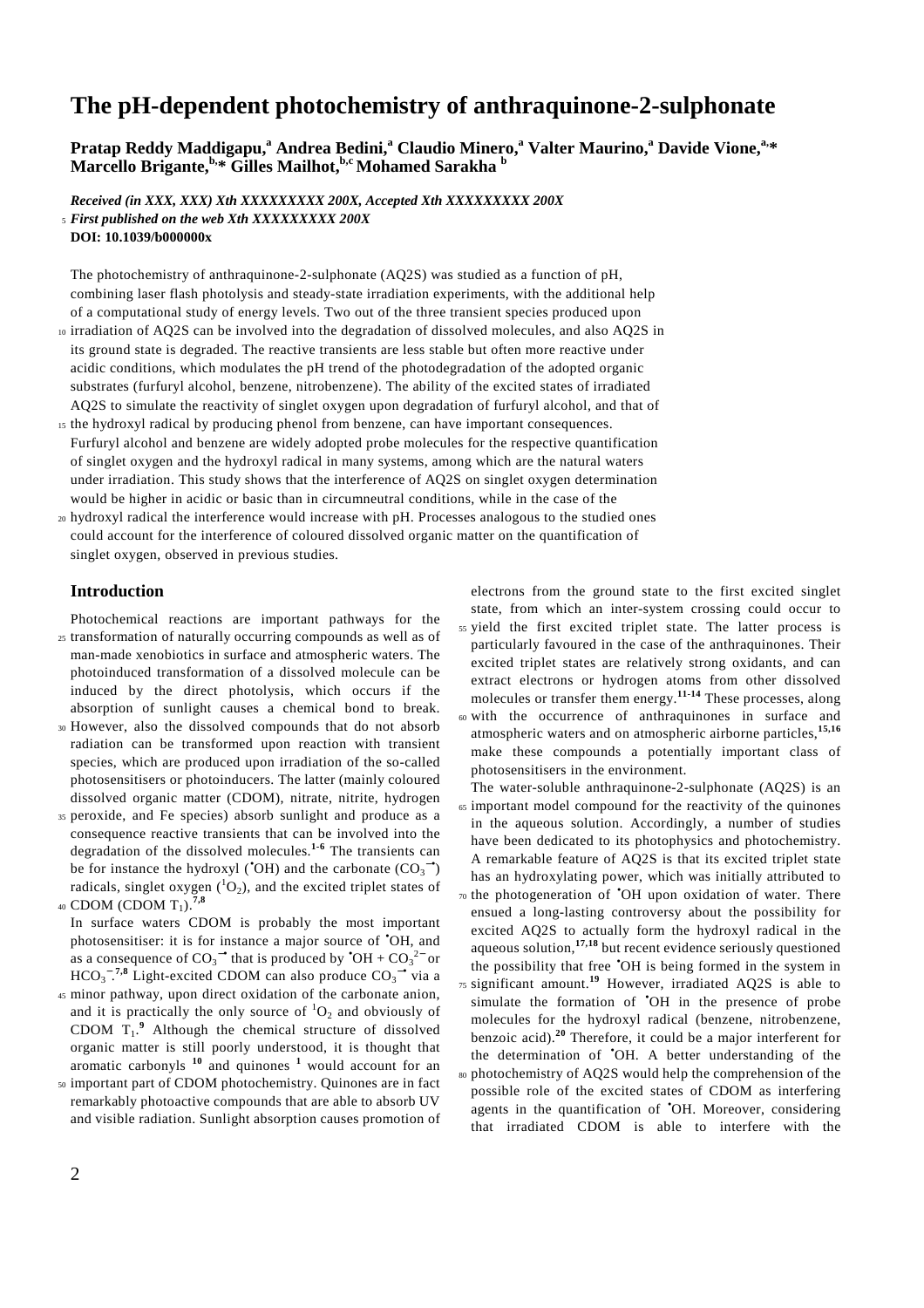measurement of  ${}^{1}O_{2}$ ,<sup>21</sup> it is also of interest to study the reactivity of AQ2S excited states with furfuryl alcohol (FFA), a widely used probe molecule for singlet oxygen.**22,23**

- The purpose of the present paper is to study the photophysics <sup>5</sup>and photochemistry of AQ2S as a function of pH, with a particular interest in the pH-dependent lifetime of the excited states, and their ability to induce the degradation of some probe molecules. The latter were chosen for their peculiar reactivity with the excited states of AQ2S and/or for their use
- <sup>10</sup>to measure the occurrence of definite transients in illuminated natural waters. A possible application concerns the recent finding that the formation rate of •OH upon irradiation of lakewater (measured by the hydroxylation of benzene) is considerably higher under acidic compared with neutral
- 15 conditions, and that the photochemistry of CDOM would play a major role in the phenomenon.**<sup>24</sup>** The present study aims at elucidating the photochemical behaviour, as a function of pH, of a molecule that has an analogy with the photoactive moieties of CDOM. It would also help assessing the potential
- <sup>20</sup>for CDOM excited states to interfere with the determination of reactive transients such as the hydroxyl radical and singlet oxygen, and the effect of pH on such a process.

### **Experimental**

All the adopted reagents were of analytical grade and were <sup>25</sup>used as received, without further purification. Water was of Milli-Q quality. pH was measured with a Metrohm combined glass electrode, connected to a Metrohm 713 pH-meter.

#### **Laser flash photolysis experiments (LFP)**

- Transient absorption experiments were carried out on a <sup>30</sup>nanosecond flash photolysis spectrometer from Applied Photophysics. The third harmonic (355 nm, 30mJ) of a pulsed Nd:YAG laser (Quanta Ray GCR 130-1, flash time of 9 ns) was used as the excitation light source in a right-angle geometry with respect to the monitoring light beam. The laser
- $35$  irradiated a quartz cell of internal dimension 10 mm  $\times$  10 mm  $\times$  35 mm (length  $\times$  width  $\times$  height). Transient species produced by the pulsed laser beam were monitored by means of time-resolved absorption spectroscopy, using a 100 W Xenon arc lamp as the light source, and a LKS 60 detection
- <sup>40</sup>system from Applied Photophysics. A spectrometer control unit was used for synchronising the pulsed light source and programmable shutters with the laser output. This also housed the high-voltage power supply for the photomultiplier. The signal from the photomultiplier was digitised by a
- <sup>45</sup>programmable digital oscilloscope (HP54522A). A 32 bits RISC-processor kinetic spectrometer workstation was used to analyse the digitised signal.

The stock solutions of AQ2S with or without addition of quencher were prepared just prior to the LFP experiments and

- <sup>50</sup>were stored in the dark. All experiments were performed at room temperature in the range 293-298 K and, unless otherwise stated, in aerated solutions.
- The transients species were identified on the basis of their different degradation time scales, and monitored at the <sup>55</sup>wavelength of maximum absorption or at the wavelength
- where the interference of other species was minimal.

The pseudo-first order degradation rate constant  $k_i$  of a certain species *i* at a given wavelength was derived by fitting the absorbance vs. time data with  $A_t = A_o \exp(-k_i t)$ , where  $A_t$  is

- $\omega$  the absorbance at the time *t* and  $A$ <sup>*o*</sup> the initial absorbance. Because of the elevated number of data points, the error derived from the scattering of the experimental data around the fitting curve was very low ( $\sigma = 0.1$ -1%). The reproducibility of repeated runs was within 5-15%. To derive
- 65 the second-order reaction rate constant  $k_{i,x}$  of the transient species *i* with the quencher *x*, it was plotted  $k_i$  vs. [*x*] and the value of  $k_{i,x}$  was determined as the line slope  $k_{i,x} = k_i [x]^{-1}$ (with error  $\pm \sigma$ , obtained from the scattering of the experimental data around the fitting line).

#### <sup>70</sup>**Steady-state irradiation experiments**

Irradiation was carried out in Pyrex glass cells (4.0 cm diameter, 2.3 cm height), containing 5 mL of magnetically stirred solution. The adopted irradiation device was a set of 5 Philips TL K05 UVA lamps (emission maximum at 365 nm). <sup>75</sup>The UV irradiance that reached the top of the solutions was 60 W  $m^{-2}$ , measured with a CO.FO.ME.GRA. (Milan, Italy) power meter and corresponding to  $4.5 \times 10^{-5}$  einstein L<sup>-1</sup> s<sup>-1</sup>. Figure 1 shows the emission spectrum of the lamps, measured with an Ocean Optics SD 2000 CCD spectrophotometer, and <sup>80</sup>the absorption spectra (molar absorption coefficients) of AQ2S at different pH values, taken with a Varian Cary 100 Scan UV-Vis spectrophotometer. It is apparent that the absorption spectrum of the compound does not change with pH, coherently with the absence of acid-base equilibria within <sup>85</sup>the studied pH range.



**Figure 1.** Molar absorption coefficients of AQ2S as a function of pH, natural or adjusted by addition of HClO4. Emission spectrum of the adopted UVA lamp (emission maximum at 365 nm).

<sup>90</sup>After irradiation, the solutions were analysed by High Performance Liquid Chromatography coupled with UV detection (HPLC-UV), adopting a Merck-Hitachi chromatograph equipped with autosampler (model AS2000), two pumps (model L6000 and L6200) for high-pressure <sup>95</sup>gradients and a UV detector (model L4200). The column used was a RP-C18 LichroCART (Merck, length 125 mm, diameter 4 mm), packed with LiChrospher 100 RP-18 (5 µm diameter). Elution was carried out with a mixture of acetonitrile and  $TBA/H_3PO_4$  in water (5 mM TBA = tetrabutylammonium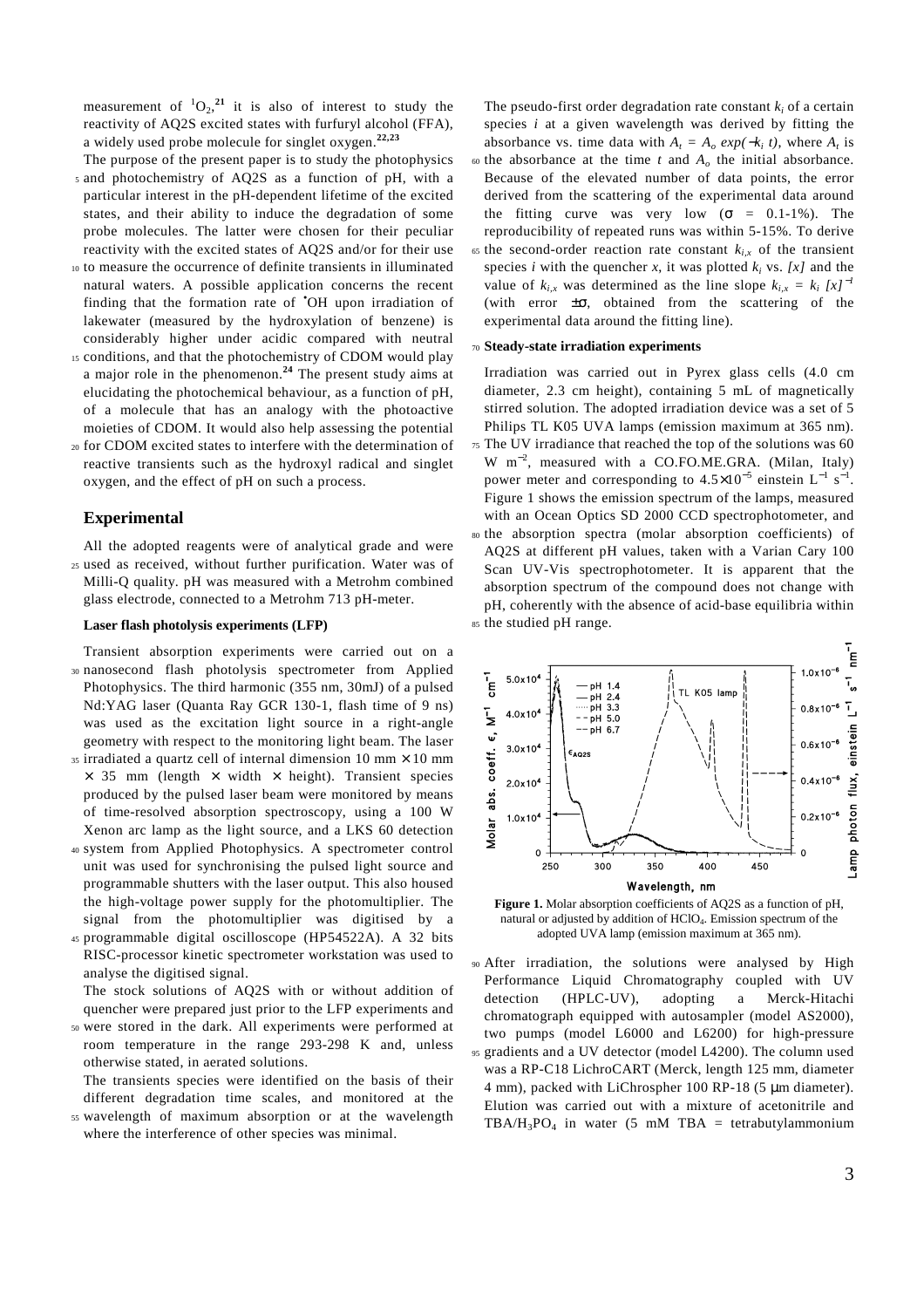bromide, pH 2.8), at a flow rate of 1.0 mL min<sup>-1</sup>. Under these conditions the column dead time was 0.90 min. Different elution conditions were adopted for different systems. In the case of AQ2S + benzene, it was adopted a 30:70 mixture of

- $5 \text{ CH}_3\text{CN}$ :(TBA+H<sub>3</sub>PO<sub>4</sub>), with detection at 210 nm. Under these conditions the retention times were (min): phenol (3.7), AQ2S (12.4), benzene (15.4). In the case of  $AQ2S$  + FFA, it was adopted the following gradient of  $CH_3CN$ : (TBA+ $H_3PO_4$ ): 10:90 for 4 min, then 40:60 up to 12.5 min, and back to the
- 10 initial conditions for 9 min. The detection wavelength was 220 nm, the retention times (min): FFA (3.3), AQ2S (11.6). For AQ2S + nitrobenzene it was used the following gradient of CH<sub>3</sub>CN:(TBA+H<sub>3</sub>PO<sub>4</sub>): 15:85 for 8 min, then 30:70 for 17 min, and back to the initial conditions for 5 min. The <sup>15</sup>detection wavelength was 264 nm, the retention times (min):
- nitrobenzene (19.7), AQ2S (23.8). The time trend of the degradation of AQ2S, FFA and nitrobenzene was fitted with equations of the form  $C_t = C_o$  $exp(-kt)$ , where  $C_t$  is substrate concentration at the time t,  $C_o$
- <sup>20</sup>the initial concentration, and *k* the pseudo-first order degradation rate constant. The initial degradation rate is  $R = k$ *Co* . The time evolution of phenol formation from benzene was fitted with  $C'_t = C'_0$  [1-exp(-k' t)], where  $C'_t$  is phenol concentration at the time t,  $C<sub>o</sub>$  the initial concentration of
- <sup>25</sup>benzene, and *k'* the pseudo-first order formation rate constant of phenol. The initial rate of phenol formation is expressed by  $R' = k' C'_{o}$ . The reported errors on the rates ( $\pm \sigma$ ) represent the scattering of the experimental data around the fitting curve (intra-series variability). The reproducibility of repeated runs
- <sup>30</sup>(inter-series variability) was around 10%. No reaction was detected between AQ2S and the substrates in the dark, and negligible transformation of the substrates was observed without AQ2S at the adopted irradiation time scales.

The average quantum yields of phototransformation or 35 photoformation were calculated by dividing the corresponding

reaction rates for the photon flux absorbed by AQ2S,  $P_a^{AQ2S}$ . The latter was calculated as  $P_a^{AQ2S} = \int p^{\circ}(\lambda) \cdot [1 - 10^{-\varepsilon_{AQ2S}(\lambda) b[AQ2S]}] d\lambda$ ,<sup>19</sup> where  $p^{\circ}(\lambda)$  is λ

the incident spectral photon flux density (lamp emission 40 spectrum, see Figure 1),  $\varepsilon_{AQ2S}(\lambda)$  the molar absorption coefficient of AQ2S (Figure 1),  $b = 0.4$  cm the optical path length inside the cylindrical Pyrex cells used for the irradiation experiments (thickness of the irradiated solution), and  $[AQ2S] = 1 \times 10^{-3}$  M.

#### <sup>45</sup>**Computational methods**

A computational study was carried out for the possible reaction between radiation-excited AQ2S and water to yield the hydroxyl radical. Geometry optimisations in the ground state  $(S_0)$  of AQ2S and of all the species involved in the

- <sup>50</sup>relevant reaction were performed in the gas phase, and confirmed by analytical calculation of the vibrational frequencies.**<sup>25</sup>** For AQ2S, also an optimisation of its lowestenergy triplet state  $(T_1)$  was carried out. For each molecular species, the gas-phase optimised structures were determined
- 55 by gradient procedures <sup>26-30</sup> within the Density Functional Theory (DFT) **<sup>31</sup>** and the B3LYP hybrid functional.**<sup>32</sup>** The

polarized 6-311G(d,p) basis set was used in all the calculations.**32-34** Finally, the energy values obtained in the gas-phase calculations have been refined taking into account <sup>60</sup>the solvent effect through single-point calculations at the SCIPCM (Self-Consistent Isodensity Polarised Continuum Method) level.**<sup>35</sup>** For the gas-phase simulation, zero-point energy corrections to the electronic energy values were derived from the thermochemical section of a frequency <sup>65</sup>calculation output. Such values and corrections were employed to compute the thermodynamic properties of some reactions involving AQ2S in its triplet state. For the liquidphase simulation, only the electronic energy was used because only single-point calculations were carried out. All the <sup>70</sup>molecular calculations were performed with the GAUSSIAN 03W programs suite.**<sup>36</sup>**

#### **Results and discussion**

#### **Reactivity of the excited states**

The excitation of AQ2S with a 355 nm laser pulse yields three  $\sigma$ <sub>75</sub> different transient species (A, B and C).<sup>17</sup> The species A has an absorption band in the 350-500 nm range, with a maximum at 380 nm; it is formed just after the pulse and undergoes decay within some hundreds ns. The species B and C are formed while A disappears, consistently with their formation

<sup>80</sup>from A. B absorbs at 400-550 nm and at around 600 nm, decaying within some tens µs. C absorbs at 600 nm, and its decay time scale is within some hundreds ns like that of A. The relevant absorption spectra under different time scales are reported in the Supplementary Information (Figures ESI1-

<sup>85</sup>ESI4). To maximise selectivity, the monitoring of A, B and C was carried out at 380, 520 and 600 nm, respectively. We could confirm previous results <sup>17</sup> that the pseudo-first

order decay rate constants  $k_A$ ,  $k_B$  and  $k_C$  are unaffected by  $O_2$ (they do no vary within oxygen-free, normally aerated and

<sup>90</sup>oxygen-saturated solutions). The rate constants show some pH trend:  $k_A$  and  $k_C$  decrease with increasing pH,  $k_B$  increases with pH (see Supplementary Information, Figure ESI5). The study of the evolution of  $k<sub>C</sub>$  at low pH was made difficult by fast disappearance. Another difficulty that is connected with <sup>95</sup>the study of C at acidic pH is that A disappears more rapidly under those conditions, possibly because of an additional transformation pathway that would be in competition with the

formation of C. The pH trend of B has been attributed to a fast reaction with

 $_{100}$  OH<sup>-17</sup> In a similar way, A and C could react with H<sup>+</sup>. It has been reported that  $k_C$  increases with  $[AO2S]$ ,<sup>17</sup> and in fact we observed a linear increase of  $k_C$  from  $2 \times 10^6$  to  $3 \times 10^6$  s<sup>-1</sup> while [AQ2S] varied from 0.1 to 0.3 mM. The constant  $k<sub>C</sub>$  then reached a plateau for higher [AQ2S] (see Supplementary <sup>105</sup>Information, Figure ESI6). The linear increase can be attributed to a reaction between C and ground-state AQ2S.**<sup>17</sup>** Within such a scenario, our data allow the calculation of a second-order rate constant of  $(4.35\pm0.20)\times10^{9}$  M<sup>-1</sup> s<sup>-1</sup> between C and AQ2S. There is also no indication of a

<sup>110</sup>significant effect of pH on that reaction. Accordingly, the faster disappearance of C under acidic conditions cannot be accounted for by a faster reaction with ground-state AQ2S.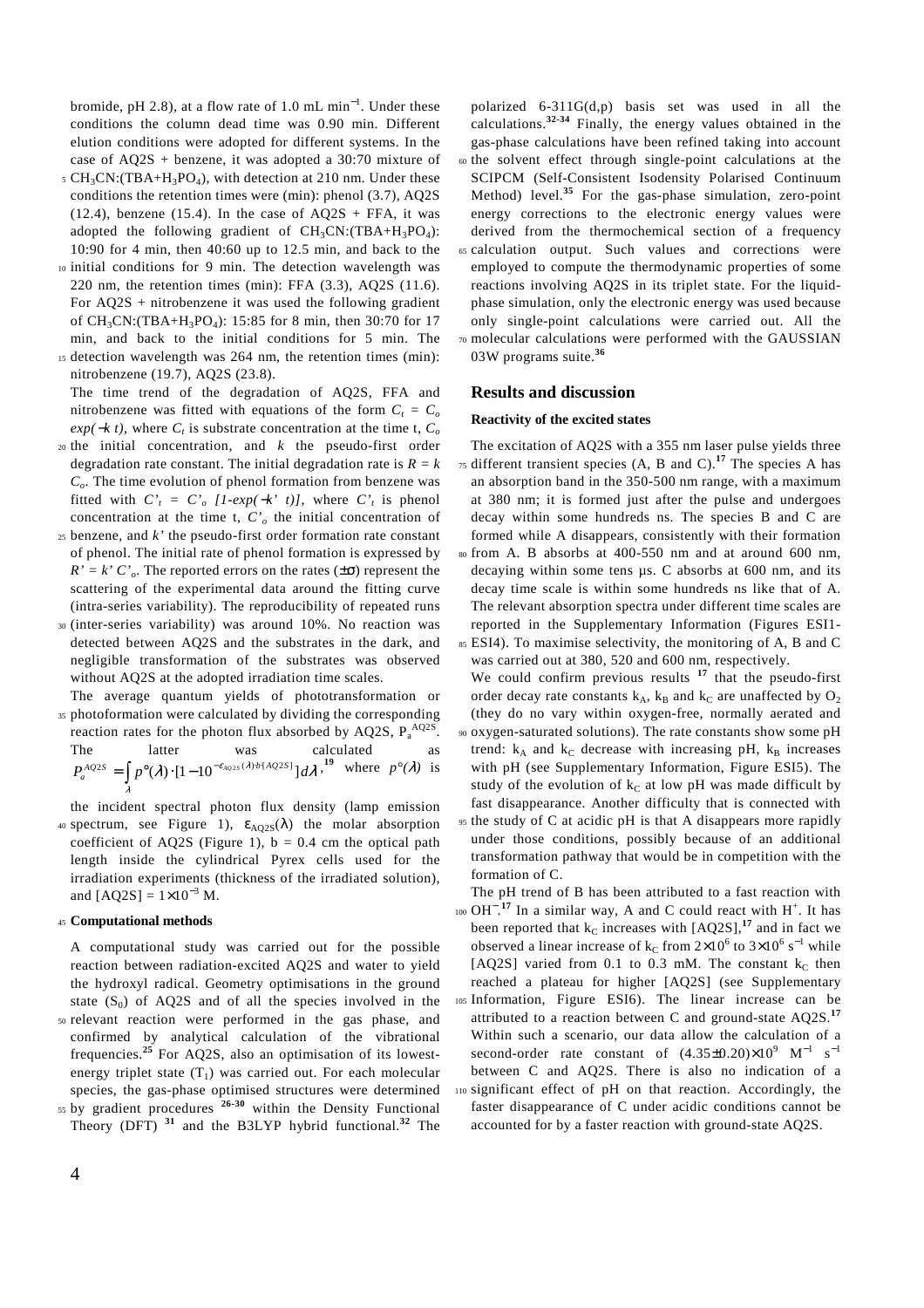The results reported so far have been rationalised under the hypothesis that A is the first triplet state of AQ2S  $(AQ2S T<sub>1</sub>)$ , while B and C would be two different exciplexes between the triplet state and  $H_2O$ .<sup>17</sup> The apparent lack of reactivity of A

- $5$  toward  $O_2$  or AQ2S could be accounted for by the presence of a faster reaction between A and water to yield B and C. This hypothesis is consistent with our data and will be retained as the basis for further discussion.
- We have found that sodium azide and  $Fe<sup>2+</sup>$  undergo selective 10 reaction with A, showing second-order rate constants of  $4.4 \times 10^{9}$  M<sup>-1</sup> s<sup>-1</sup> at pH 6.2 and of  $2.2 \times 10^{9}$  M<sup>-1</sup> s<sup>-1</sup> at pH 3.5, respectively (see Supplementary Information, Figure ESI7). In contrast, no reaction with B or C could be detected. Furfuryl alcohol (FFA) is able to react with both A and C. In the case <sup>15</sup>of A the second-order rate constant with FFA is in the range of  $(4.0\n-5.7)\times10^{9}$  M<sup>-1</sup> s<sup>-1</sup>, depending on pH (see Figure 2),
- while for C it varies from  $3.4 \times 10^8$  M<sup>-1</sup> s<sup>-1</sup> at pH 6.2 to  $1.3 \times 10^{9}$  M<sup>-1</sup> s<sup>-1</sup> at pH 4.0 (Figure 3).



<sup>20</sup>**Figure 2.** Pseudo-first order degradation rate constant of the transient species A, produced upon irradiation of 0.1 mM AQ2S, as a function of the concentration of added FFA. The pH was adjusted by addition of HClO<sub>4</sub>. The reported values of  $k_{A,FFA}$  are derived from the slopes of the relevant lines ( $k_{A,FFA} = k_A$  [FFA]<sup>-1</sup>). Laser pulse: 30 mJ, 355 nm.



**Figure 3.** Pseudo-first order degradation rate constant of the transient species C, produced upon irradiation of 0.1 mM AQ2S, as a function of the concentration of added FFA. The pH was adjusted by addition of  $HClO<sub>4</sub>$ . The reported values of  $k<sub>C,FFA</sub>$  are derived from the slopes of the  $_{30}$  relevant lines ( $k_{C,FFA} = k_C$  [FFA]<sup>-1</sup>). Laser pulse: 30 mJ, 355 nm.

It is quite interesting that some transient species of the excited AQ2S are able to directly react with molecules (FFA, sodium azide) that are usually adopted as probes or scavengers of  ${}^{1}O_{2}$ . Such a behaviour provides potential for interference: the lack <sup>35</sup>of reactivity of either A, B or C with oxygen makes the production of  ${}^{1}O_{2}$  from AQ2S under irradiation very unlikely. A similar study as for FFA was also carried out in the presence of nitrobenzene and benzene (see Figures ESI8- ESI11, which report  $k_A$  and  $k_C$  as a function of the <sup>40</sup>concentration of the two substrates at different pH values). The results show that both nitrobenzene (NBz) and benzene react with A, and that the second-order rate constants  $k_{A,Benzene}$ and  $k_{A,NBz}$  are higher at low pH. It is also  $k_{A,NBz} < k_{A,Benzene}$ kA,FFA at all the studied pH values. Benzene and NBz do not <sup>45</sup>appear to react with C at neutral or slightly acidic pH, while some evidence of reactivity could be obtained at pH 2. Interestingly, the excited states of AQ2S (mainly A in this case) are able to react with molecules (benzene and NBz) that are currently adopted for the determination of •OH, which <sup>50</sup>leads to potential interferences.

#### **Computational study of the reaction between excited AQ2S and water**

The available literature data indicate that the radical •OH is not the main reactive species that takes part to the processes <sup>55</sup> involving AQ2S as a photosensitiser.<sup>18,19</sup> However, it would still be possible that the hydroxyl radical is produced in small amount, and partially contributes to the observed behaviour of the •OH probe molecules in the presence of AQ2S under irradiation. To further understand the reactivity of the AQ2S  $\omega$  molecule in its first excited triplet  $(T_1)$  state, it was carried out a simple energy evaluation of the active species that are supposed to be generated in the oxidising photochemical processes. The approach consisted in computing the difference between the sum of the energies of the products and that of <sup>65</sup>the reagents. These calculations do not allow the estimation of energetic reaction barriers, but they permit the determination of the most likely fate of the substrate that reacts with AQ2S  $T_1$ . In particular, we are interested in studying the ability of AQ2S  $T_1$  to form  $\text{OH}$  from water. The thermodynamic of the  $70$  relevant reaction (1) was evaluated by analysing the two possible pathways of hydrogen abstraction  $(H_{abs})$  and single electron transfer (SET), respectively reactions (2) and (3).

$$
AQ2S T_1 + H_2O \rightarrow AQ2S_{red} + P
$$
 (1)

In reaction (1),  $AQ2S_{red}$  identifies a reduced AQ2S species  $75$  such as  $AQ2SH<sup>•</sup>$  (hydrogenated on one of the two oxygen atoms of the carbonyl groups) or AQ2S−• (radical anion):

$$
AQ2S T_1 + H_2O \rightarrow AQ2SH^{\bullet} + \text{^{\bullet}OH} \tag{2}
$$

$$
AQ2S T1 + H2O \rightarrow AQ2S-• + H2O+ \rightarrow AQ2S-• + •OH + H+ (3)
$$

Results point out that both reactions are endothermic: for  $H_{\text{abs}}$ <sup>80</sup> (reaction 2) values are  $\Delta E = 11.87$  kcal mol<sup>-1</sup> and  $\Delta E = 9.48$ kcal mol<sup>−</sup><sup>1</sup> , respectively for gas and liquid phase. About SET (reaction 3), energy values are even more endothermic ( $\Delta E =$ 179.65 kcal mol<sup>-1</sup> and  $\Delta E = 72.56$  kcal mol<sup>-1</sup>, respectively for gas and liquid phase), despite the strong stabilisation of the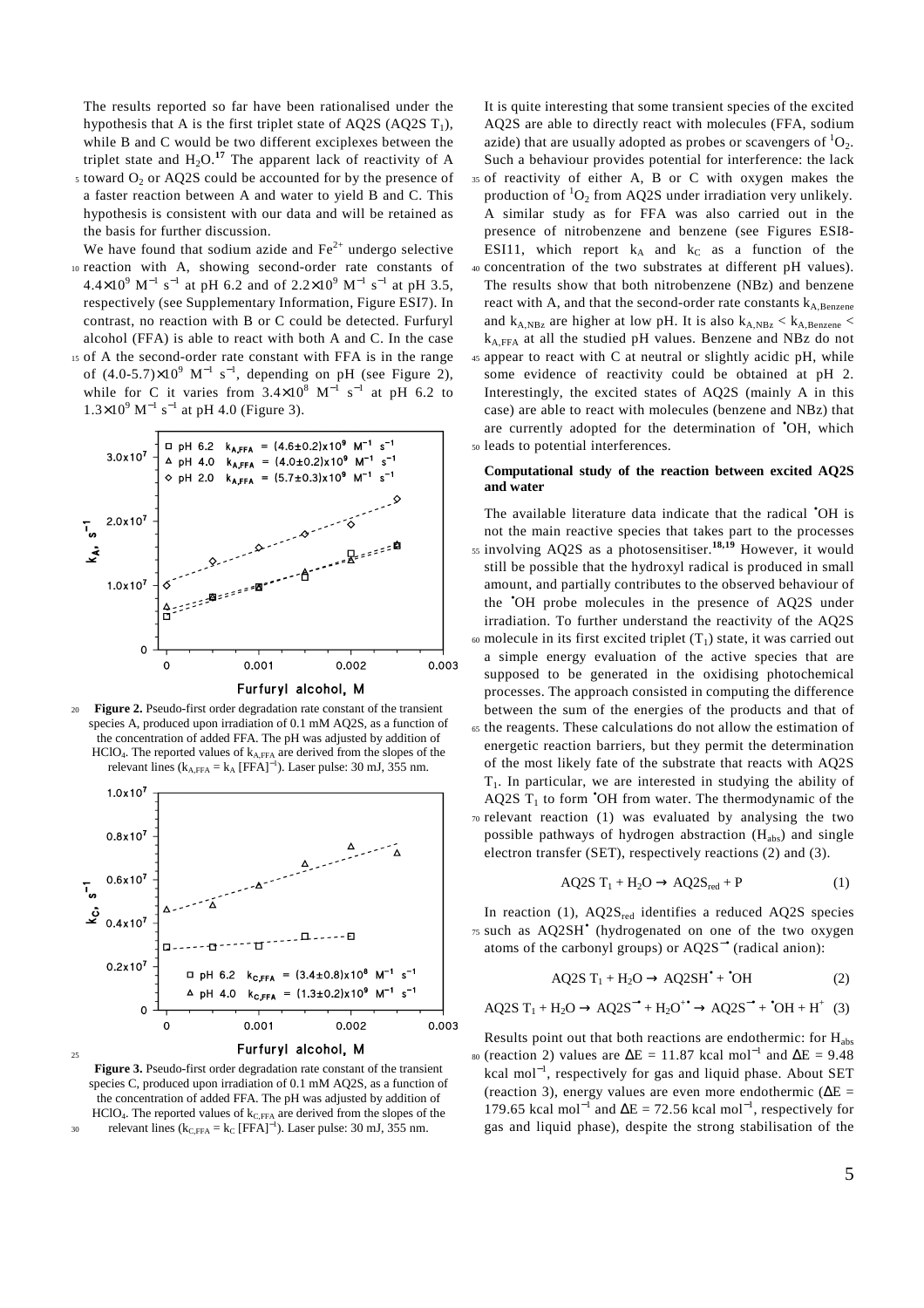charged species in the dielectric represented by the aqueous solution. The elevated values of ∆E, even in the most favourable case of reaction (2) in solution, suggest that the photogeneration of  $\bullet$ OH from AQ2S T<sub>1</sub> and water could not

- <sup>5</sup>occur to a significant extent. The present data are compatible with the results of previous experiments, according to which the degradation of phenol upon irradiation of AQ2S does not involve •OH.**<sup>19</sup>** It can therefore be excluded that the decay of B and C (possible exciplexes between AQ2S  $T_1$  and H<sub>2</sub>O,
- <sup>10</sup>which could be intermediates of reactions 2 and 3) takes place through the formation of •OH.

By comparison of reactions (2) and (3), it is noticeable that AQ2S<sup>-•</sup> is the conjugate base of AQ2SH<sup>•</sup>. Assume the deprotonation of AQ2SH<sup>•</sup> into AQ2S<sup>-•</sup>:

$$
15\,
$$

$$
AQ2SH^{\bullet} + H_2O \rightarrow AQ2S^{-\bullet} + H_3O^{\dagger}
$$
 (4)

Calculation results indicate that reaction (4) in the aqueous solution has  $\Delta E = 41.64$  kcal mol<sup>-1</sup>, which suggests that the reactants are more stable than the products. It is, therefore, very likely that AQ2SH<sup>•</sup> behaves as a very weak acid.

#### <sup>20</sup>**Results of steady-state irradiation**

The degradation of AQ2S when it is irradiated alone **<sup>18</sup>** is consistent with the reaction between ground-state AQ2S and one of the transient species produced upon AQ2S irradiation (in particular, that indicated as  $C$  in this work). Figure 4 shows <sup>25</sup>the pH trend of the degradation rate of 1 mM AQ2S. With the

exception of  $pH > 10$ , the rate is about constant over a very wide interval (down to pH 4), and decreases considerably at pH < 4. The Figure also reports the quantum yield <sup>Φ</sup>*AQ2S = Rate<sub>AQ2S</sub>*  $(P_a^{AQ2S})^{-1}$ , where  $P_a^{AQ2S} = 2.6 \times 10^{-5}$  Einstein L<sup>-1</sup> s<sup>-1</sup>.



**Figure 4.** Initial degradation rate of 1 mM AQ2S upon UVA irradiation, as a function of pH adjusted upon addition of  $HClO<sub>4</sub>$  or NaOH. Irradiation time was up to 1 h. The right Y axis reports the average photodegradation quantum yield of AQ2S, calculated as  $\Phi_{AQ2S} = \text{Rate}_{AQ2S} (P_a^{AQ2S})^{-1}$ .

- <sup>35</sup>The quantum yield values thus calculated are one order of magnitude or more lower than the quantum yield of formation of AQ2S  $T_1$  upon irradiation of AQ2S.<sup>18,19</sup> The most likely explanation is that only a fraction of the photogenerated reactive species would be involved into the transformation
- <sup>40</sup>processes under the adopted experimental conditions: the conversion of A into C is not quantitative, and the reaction between C and AQ2S would be in competition with other processes of C transformation.

The laser flash photolysis (LFP) results suggest that C should <sup>45</sup>be the reactive species responsible for the degradation of AQ2S, thus the pH trend of Figure 4 could reflect the reactivity of C. The decrease of the AQ2S degradation rate below pH 4 could be the consequence of the very fast decay of C under those pH conditions (see Figure ESI5). If, at acidic <sup>50</sup>pH, C were consumed by a pathway such as the reaction with H + , there could be less C available for the degradation of AQ2S. The LFP data also suggest that the reaction rate constant between C and AQ2S does not vary significantly with pH, and the predicted outcome is, therefore, a decrease <sup>55</sup>of the AQ2S degradation rate with decreasing pH. The LFP

results are thus in agreement with the steady irradiation experiments.

Figure 5 shows the transformation rates of 0.1 mM furfuryl alcohol (FFA) and of 1 mM AQ2S, upon UVA irradiation. It  $\omega$  should be noted that FFA has  $pK_a = 9.55$ ,<sup>37</sup> thus the FFA rates

at pH 10-11 are referred to the furfurylate that is probably more labile.



**Figure 5.** Initial degradation rate of 0.1 mM FFA and of 1 mM AQ2S <sup>65</sup>upon UVA irradiation, as a function of pH adjusted upon addition of HClO4 or NaOH. Irradiation time was up to 1 h. The right Y axis reports the average photodegradation quantum yields, calculated as  $\Phi_i = \text{Rate}_i$  $(P_a^{AQ2S})^{-1}$  (i = AQ2S or FFA).

The LFP data suggest that FFA can react with both A and C. Under the adopted steady irradiation conditions, the degradation rate of FFA is higher under acidic compared with circumneutral pH. For instance, the degradation rate of FFA increases from  $1.5 \times 10^{-7}$  M s<sup>-1</sup> at pH 6 to  $2.5 \times 10^{-7}$  M s<sup>-1</sup> at pH 4, to  $3.3 \times 10^{-7}$  M s<sup>-1</sup> at pH 2 (Figure 5). Interestingly, the 75 reaction rate constant between FFA and C as determined by LFP also increases considerably between pH 6 and 4 (around 3.8 times, see Figure 3). Note that both ground-state AQ2S and H<sup>+</sup> would compete with FFA for the reaction with C. However, the LFP data indicate that the reaction rate constant <sup>80</sup>between AQ2S and C would not vary significantly in the relevant pH interval. Moreover, because of the effect of H<sup>+</sup>, the first-order rate constant of C degradation would be about double at pH 4 compared with pH 6 (see Supplementary Information, Figure ESI5). This is to be compared with the <sup>85</sup>3.8-fold increase of the rate constant between FFA and C in the same pH interval: a higher fraction of C is therefore expected to react with FFA at pH 4 compared with pH 6. Also note that the reaction rate constant between A and FFA is increased by almost 50% between pH 4 and 2 (see Figure 2).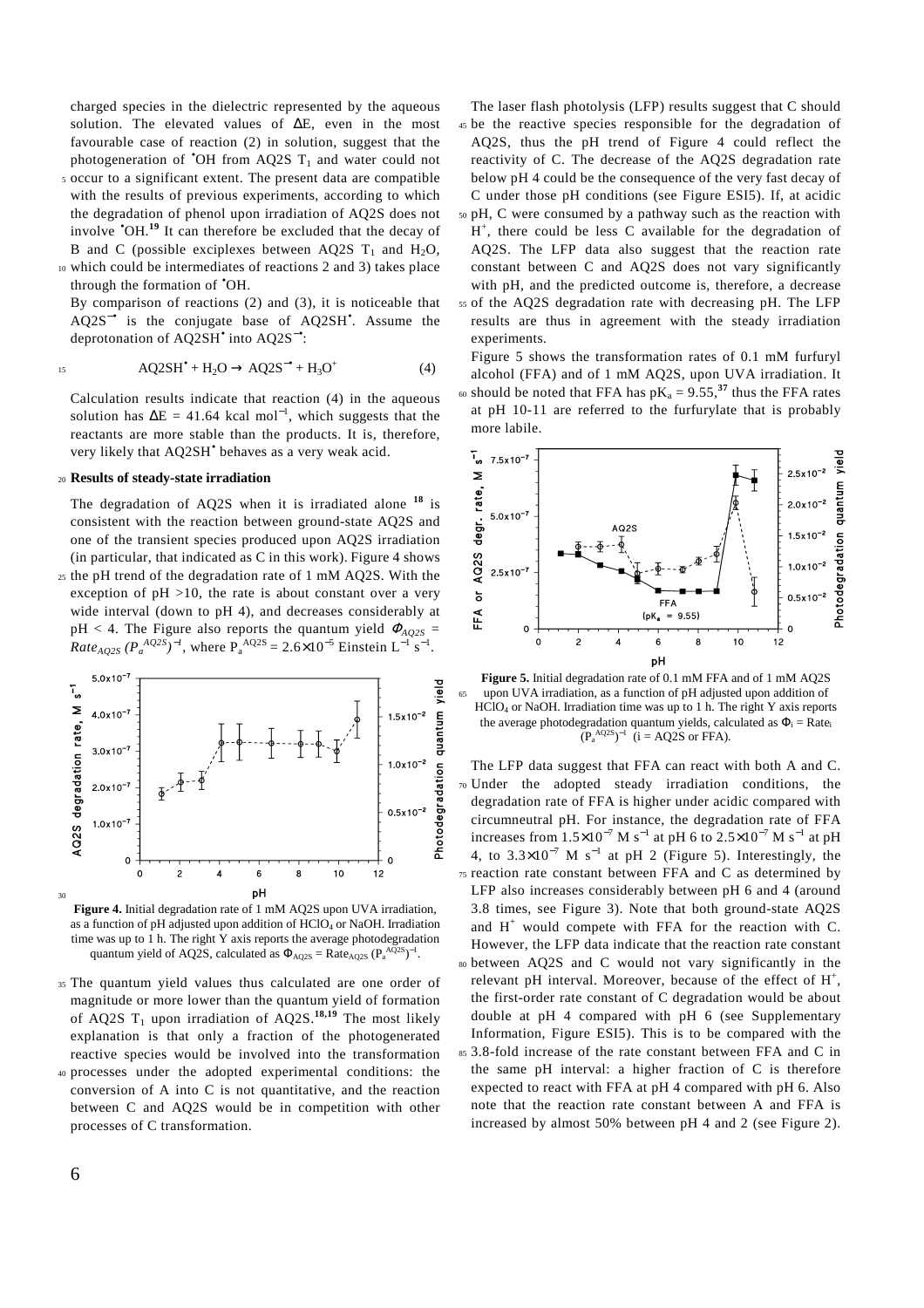Therefore, A might contribute somewhat to the increased degradation rate of FFA at low pH, but under such conditions also the competitive reaction between A and  $H^+$  would be faster. The higher reactivity of both A and C toward FFA at

- <sup>5</sup>low pH could be accounted for by the fact that the excited AQ2S has an oxidising nature,**17-19** and its reduction would yield the semiquinone radical (AQ2SH• ) or its conjugate base  $(AQ2S^{-\bullet} + H^+).$  The occurrence of the former would be favoured under acidic conditions. The fact that reaction (4) is
- <sup>10</sup>endothermic suggests that at low pH the photoredox reactions could be favoured because they yield AQ2SH• , which is the most stable intermediate.

The degradation of FFA in the presence of AQ2S under irradiation is interesting because FFA is usually adopted as a

- is probe molecule for  ${}^{1}O_{2}$ .<sup>21-23</sup> In the system under study, a significant formation of  ${}^{1}O_{2}$  is highly unlikely given the lack of reactivity between A, B or C and molecular oxygen. Furthermore, it has been shown that  ${}^{1}O_{2}$  plays no role in the degradation of phenol in the presence of irradiated AQ2S.**<sup>19</sup>**
- <sup>20</sup>The degradation of FFA would thus represent an interference, if the alcohol is used as a probe to measure  ${}^{1}O_{2}$  in systems that contain AQ2S or compounds with similar behaviour. The data reported in Figure 5 suggest that such an interference would be more important under acidic or basic compared with
- <sup>25</sup>circumneutral conditions. Similar processes could possibly take place in the environment. In fact, a non-negligible fraction of FFA degradation upon irradiation of river water could be caused by reactive species derived from dissolved organic matter (possibly the excited triplet states). These
- 30 processes could complicate the quantification of  ${}^{1}O_{2}$  by using FFA as a probe molecule.**<sup>21</sup>**

Figure 6 shows the degradation rate of 1 mM AQ2S and the formation rate of phenol from 0.1 mM benzene, upon UVA irradiation. Both rates decrease with decreasing pH.



**Figure 6.** Initial degradation rate of 1 mM AQ2S and initial formation rate of phenol from 0.1 mM benzene, upon UVA irradiation, as a function of pH adjusted with  $HCIO<sub>4</sub>$  or NaOH. Irradiation time was up to 1 h. The right Y axis reports the average photodegradation quantum yields, able calculated as  $\Phi_i = \text{Rate}_i (P_a^{AQ2S})^{-1}$  ( $i = AQ2S$  or Phenol).

Interestingly, the LFP data indicate that  $k_{C, AQ2S}$  has a negligible pH trend, while little or no reaction between C and benzene is observed in the pH interval 4-6. A non-null value of  $k_{C,Benzene}$  can be observed at pH 2 (Figure ESI9), but it is  $45$  quite low when compared with, for instance,  $k<sub>CAO2S</sub>$ .

Moreover, at pH 2 the reaction between C and benzene would be in competition with the fast disappearance of C, possibly because of reaction with  $H^+$ . As a consequence, a limited amount of C would be available to react with benzene at pH 2. <sup>50</sup>Comparison between Figures ESI8 and ESI9 suggests that benzene would mainly undergo transformation upon reaction with A. Interestingly,  $k_{A, Benzene}$  is higher at low pH (about

- 40% higher at pH 2 compared with pH 6), but also the pseudo-first order transformation rate constant of A is 2-3 <sup>55</sup>times higher at pH 2 than at pH 6 (Figures ESI5 and ESI8).
- Overall, at pH 2 there would be less A available for the reaction with benzene, compared with pH 6. Figure 7 shows the degradation rates of 0.1 mM nitrobenzene
- (NBz) and of 1 mM AQ2S upon UVA irradiation. The <sup>60</sup>degradation of NBz is quite slow, making it the least reactive substrate toward irradiated AQ2S among the tested ones. Interestingly, the phototransformation rates are in the order  $FFA > \text{Benzene} \rightarrow \text{Phenol} > \text{Nitrobenzene},$  which reflects the reactivity of the substrates with A  $(k_{A,FFA} > k_{A,Benzene} >$  $65$  k<sub>A,NBz</sub>), and the fact that FFA is considerably more reactive
- than either benzene or nitrobenzene toward C. The rate of NBz degradation is slightly higher under basic compared with acidic conditions, thus the pH trend resembles that of benzene but it is less marked. A reasonable explanation  $\pi$  is the fact that  $k_{A,NBz}$  undergoes a higher increase at low pH than  $k_{A, Benzene}$  (Figures ESI8 and ESI10).





Irradiated AQ2S is an interfering agent in the determination of •OH by means of nitrobenzene and benzene as probe <sup>80</sup> molecules.<sup>20</sup> The present study suggests that the main reason for the interference is the reactivity of nitrobenzene and benzene with the excited triplet state (A) of AQ2S. Interestingly, the extent of the interference would increase with pH because A undergoes faster transformation under  $^{85}$  acidic conditions (possibly because of the reaction with H<sup>+</sup>,

which competes with benzene or NBz for the consumption of A).

The comparison between Figures 5, 6 and 7 shows that, under similar conditions, the formation rate of phenol from benzene <sup>90</sup>and the transformation rate of NBz are much lower than the transformation rate of FFA. Although the interference of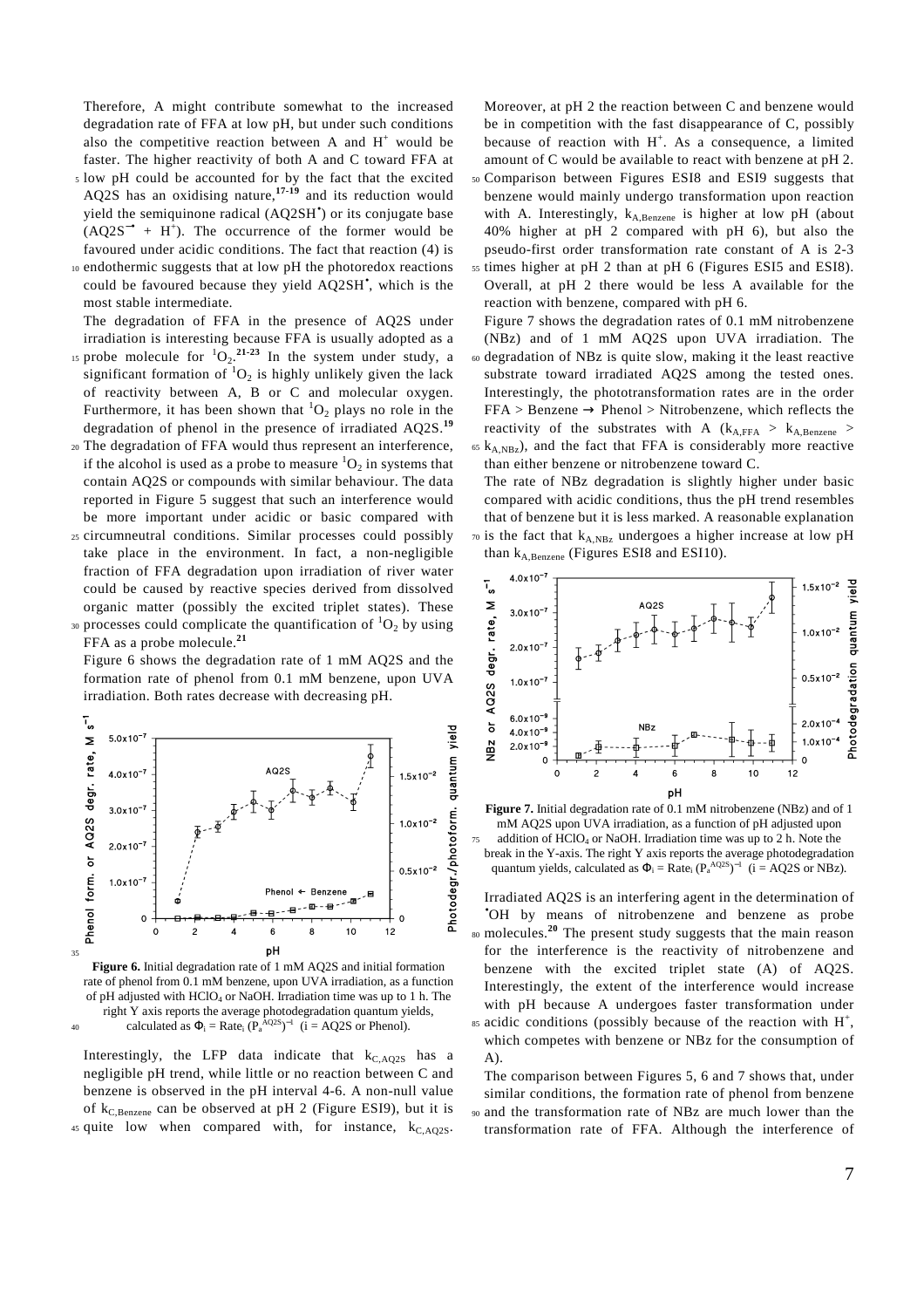irradiated AQ2S on •OH measurement would be considerably lower in absolute terms than for  ${}^{1}O_{2}$ , it should be considered that the formation rate of •OH upon irradiation of natural waters is typically much lower compared with that of  ${}^{1}O_{2}$  or <sup>5</sup>the excited triplet states of coloured dissolved organic

matter.**3,22** Accordingly, AQ2S or similar compounds are potential interferents for the determination of both •OH and  ${}^{1}O_{2}$  in irradiated natural waters.

# **Conclusions**

- <sup>10</sup>AQ2S is a photosensitiser that is able to induce the indirect photolysis of other molecules when irradiated. The irradiation of AQ2S in the UVA range yields three transients species, here indicated as A, B and C. The species A is likely to be AQ2S  $T_1$ , while B and C could be two exciplexes between
- 15 AQ2S  $T_1$  and  $H_2O$ .<sup>17</sup> The results of laser flash photolysis experiments suggest a lack of reactivity between the species B and other dissolved compounds, with the possible exception of the ion OH<sup>−</sup> . Among the tested solutes, some of them are able to react selectively  $(N_3^-$ ,  $Fe^{2+}$ ) or almost selectively
- <sup>20</sup>(benzene, nitrobenzene) with A. Additionally, ground-state AQ2S appears to react with C only, and FFA reacts with both A and C. The transient species A and C are less stable under acidic conditions, and therefore less available for indirect photolysis reactions, but they could also be more reactive at
- <sup>25</sup>low pH. A major issue that governs the pH trend of substrate photodegradation in the presence of irradiated AQ2S seems to be the reactivity with C and the pH dependence of  $k_{C.Substrate}$ . FFA is degraded faster at acidic pH. Coherently, its secondorder rate constant with C increases under acidic conditions,
- <sup>30</sup>more than the overall rate constant of C degradation in the same pH interval. AQ2S, benzene and nitrobenzene all undergo slower degradation at acidic pH. At the same time, these compounds either show very limited reactivity toward C (such as benzene and nitrobenzene), or react with C but the <sup>35</sup>reactivity is almost independent of pH (such as AQ2S).
- Irradiated AQ2S is hardly able to produce  $\text{O}H$  or  ${}^{1}O_{2}$ , but it can induce the transformation of molecules that are currently adopted as probes for the hydroxyl radical (benzene, nitrobenzene) or singlet oxygen (FFA). The degradation of
- <sup>40</sup>FFA by irradiated AQ2S suggests the potential for quinonoid compounds to interfere with the quantification of  ${}^{1}O_{2}$  by using furfuryl alcohol as a probe. Such a result would confirm the hypothesis, formulated in a recent field study, that species formed upon irradiation of coloured dissolved organic matter
- 45 (CDOM) and  ${}^{1}O_2$  can both react with FFA, and that the interference by CDOM needs to be taken into account for a correct quantification of  ${}^{1}O_{2}$  photoproduction in natural waters.<sup>22</sup> In the case of AQ2S, the interference would be higher under acidic and basic compared with circumneutral
- $50$  conditions. The reactivity between A and  $N_3$ <sup>-</sup> is also interesting (second-order rate constant  $4.4 \times 10^{9}$  M<sup>-1</sup> s<sup>-1</sup>), because the azide anion is widely used as a scavenger of  $^{1}O_{2}$ <sup>38</sup>
- In the case of benzene, AQ2S behaves in an opposite way than <sup>55</sup>freshwater CDOM, which has been shown to induce a
- considerably higher hydroxylation of benzene at acidic pH.**<sup>24</sup>** The present data do not enforce the hypothesis that the

observed pH trend of benzene hydroxylation by irradiated natural waters reflects the photoreactivity of CDOM reactive <sup>60</sup>moieties (including the quinones), rather than the actual availability of free 'OH. Further investigations will be required to understand to what extent the pH trends observed in the present study are peculiar to the photochemistry of AQ2S, and therefore how much AQ2S is representative of the <sup>65</sup>photoactive moieties of CDOM. However, the hydroxylation of benzene by irradiated CDOM is not necessarily involving CDOM  $T_1$ . A reasonable alternative explanation is that the dissolved organic matter is involved into photo-Fenton reactions, initiated by Fe(III) complexes with organic 70 ligands,<sup>39</sup> which yield 'OH when irradiated and have maximum efficiency under acidic conditions.**<sup>40</sup>**

#### **Acknowledgements**

Financial support by PNRA – Progetto Antartide, INCA Inter-University Consortium, MIUR-PRIN 2007 (2007L8Y4NB,

<sup>75</sup>Area 02, project n. 36), and Università di Torino - Ricerca Locale is gratefully acknowledged. The work of PRM in Torino was supported by a Marie Curie International Incoming Fellowship (IIF), under the FP7-PEOPLE programme (contract n° PIIF-GA-2008-219350, project <sup>80</sup>PHOTONIT). The authors thank Blaise Pascal University for the financial support provided for 1 month visit of DV in

#### **Notes and references**

LPMM laboratory.

*a Dipartimento di Chimica Analitica, Università di Torino, Via P. Giuria*  <sup>85</sup>*5, 10125 Torino, Italy. http://www.chimicadellambiente.unito.it* 

*davide.vione@unito.it*

- *b Clermont Université, Université Blaise Pascal, Laboratoire de*
- *Photochimie Moléculaire et Macromoléculaire (LPMM), F-63000,*
- *Clermont-Ferrand, France. marcello.brigante@univ-bpclermont.fr*
- *c*  <sup>90</sup>*CNRS, UMR 6505, F-63177 Aubière, France.*

# **Notes and references**

- 1 P. Boule, D. W. Bahnemann and P. K. J. Robertson (eds.), *The Handbook of Environmental Chemistry, vol. 2M (Environmental Photochemistry, Part II)*, Springer, Berlin, 2005.
- <sup>95</sup>2 M. W. Lam and S. A. Mabury, Photodegradation of the pharmaceuticals atorvastatin, carbamazepine, levofloxacin, and sulfamethoxazole in natural waters, *Aquat. Sci.*, 2005, **67**, 177-188.
- 3 A. Paul, S. Hackbarth, R.D. Vogt, B. Roder, B.K. Burnison and C.E.W. Steinberg, Photogeneration of singlet oxygen by humic <sup>100</sup>substances: comparison of humic substances of aquatic and terrestrial origin, *Photochem. Photobiol. Sci.*, 2004, **3**, 273-280.
	- 4 S. Canonica and U. Laubscher, Inhibitory effect of dissolved organic matter on triplet-induced oxidation of aquatic contaminants, *Photochem. Photobiol. Sci.*, 2008, **7**, 547-551.
- <sup>105</sup>5 Q. T. Liu, R. I. Cumming and A. D. Sharpe, Photo-induced environmental depletion processes of beta-blockers in river water, *Photochem. Photobiol. Sci.*, 2009, **8**, 768-777.
- 6 D. Vione, J. Feitosa-Felizzola, C. Minero and S. Chiron, Phototransformation of selected human-used macrolides in surface 110 waters: Kinetics, model predictions and degradation pathways, *Wat. Res.*, 2009, **43**, 1959-1967.
	- 7 D. Vione, V. Maurino, C. Minero, M. E. Carlotti, S. Chiron and S. Barbati, Modelling the occurrence and reactivity of the carbonate radical in surface freshwater, *C. R. Chimie*, 2009, **12**, 865-871.
- <sup>115</sup>8 D. Vione, S. Khanra, S. Cucu Man, P. R. Maddigapu, R. Das, C. Arsene, R. I. Olariu, V. Maurino and C. Minero, Inhibition vs.